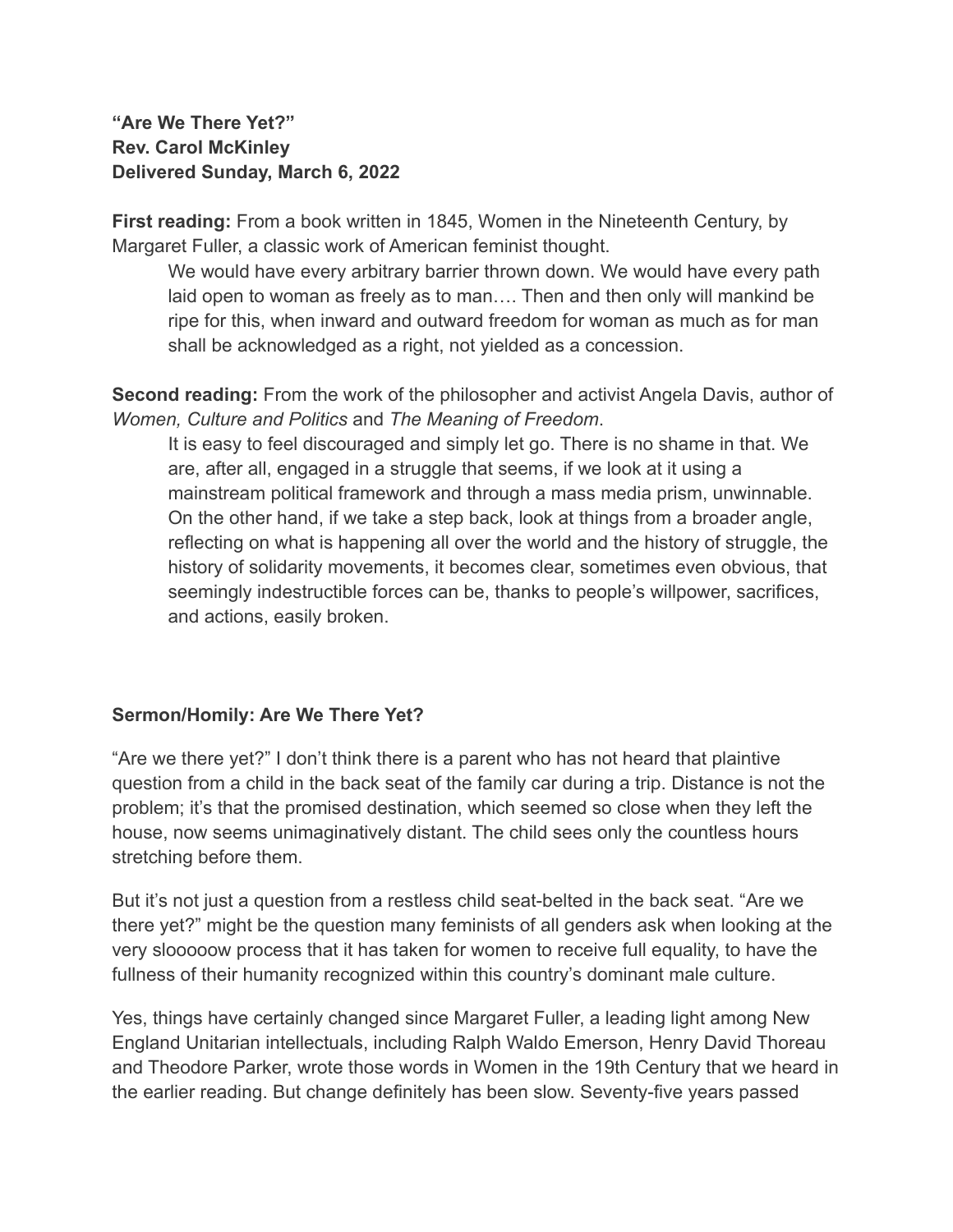from the time Fuller wrote Women in the 19th Century to ratification of the 19th Amendment to the US Constitution which allowed most women the right to vote. And yes, it took even longer for Native American women to have that right.

After ratification of the women's suffrage amendment it took even longer – another 50 years, at least -- for a married woman to have a credit card in her own name, rather than that of her husband. Today, women head corporations, sit on governing boards, their demands for pay equity increasingly recognized. Women now serve in the military, even serve as clergy in once all-male mainstream faith traditions.

But there is one significant place where women's equality has not been recognized since Margaret Fuller's day: the US Constitution.

When the U.S. Constitution was adopted in 1787, the rights it affirmed were guaranteed equally only for certain white males. It took a devastating civil war, ongoing political struggles, constitutional amendments, laws, and court decisions to expand those rights beyond those certain white males to others. Yet the Constitution has never been interpreted to guarantee the rights of women as a class to be equal to men as a class.

As we well know, those founders who created the Constitution were far from perfect. Fortunately, they recognized this in themselves, and included provisions in the Constitution for the document to be updated regularly to reflect a growing and ever-changing society. That built-in adaptability is why, writes Jesse Wegman in a recent NY Times editorial, "40% of the Constitution we live under in 2022 consists of amendments. That is to say, the American People – those living today and those yet to come – are the authors of the Constitution no less than the founders are.""

But, you ask, haven't federal and state laws enacted over the decades ensured that women's equality is already a reality? Why is the Equal Rights Amendment needed? Isn't the proposed amendment a relic of the past? What would the ERA accomplish in these more enlightened times?

Advocates for the ERA argue that laws can be overturned, or not enforced. We are witnessing that possibility as the Supreme Court weighs the fate of Roe v Wade, the court case that decades ago affirmed women's right of access to abortion services, As Wegman said in his editorial, "Laws can be overturned, or not be enforced. Only a constitutional amendment is forever."

Even then, as illustrated by the 14th or 15th Amendments, which stated that civil and voting rights would not be infringed on account of color or race, we know it can take decades for those guarantees to be reflected in our culture, work that continues today.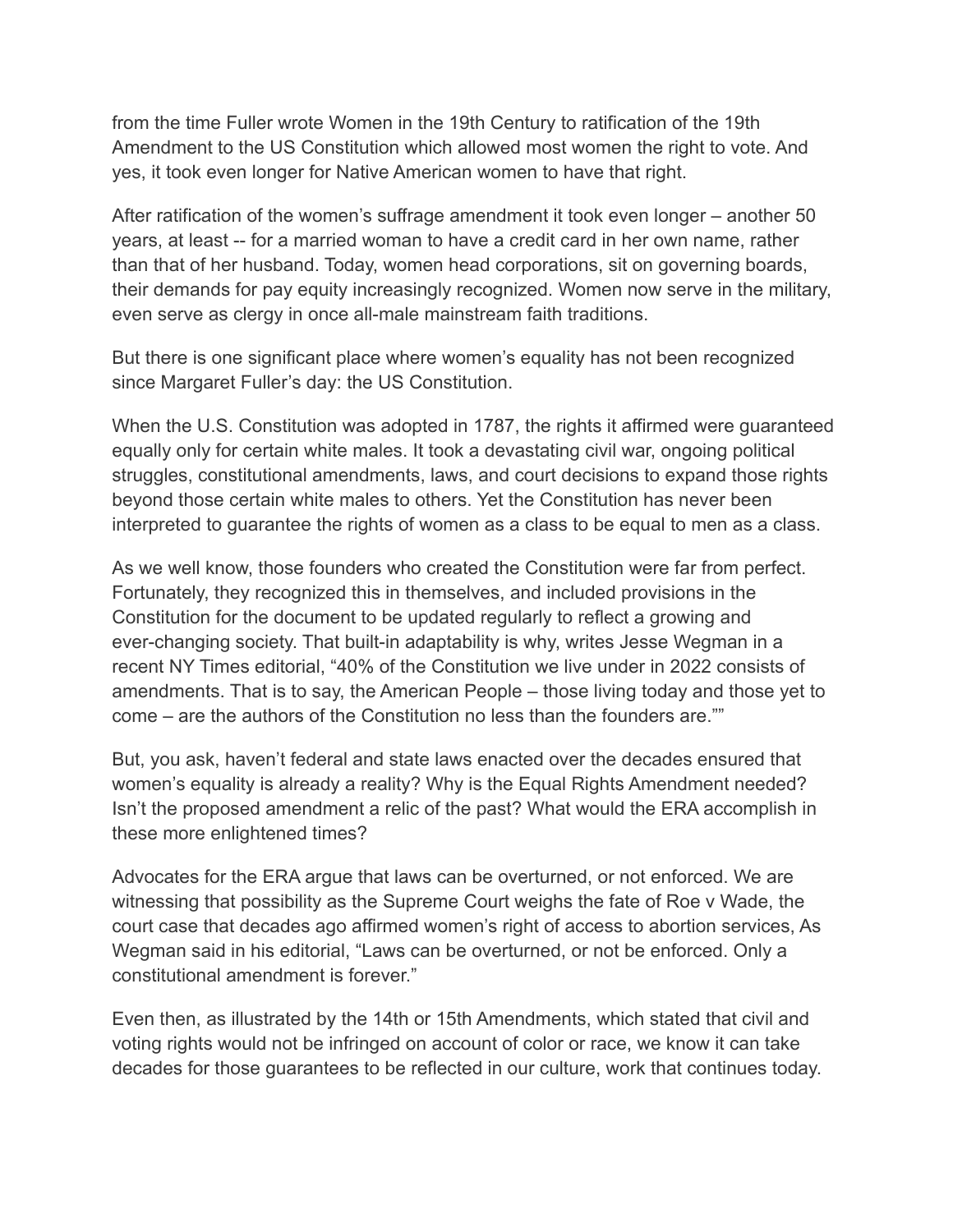Ninety-nine years ago – 1923 – two leaders of the women's suffrage movement, Alice Paul and Crystal Eastmen, celebrated ratification of the 19th amendment giving women the right to vote. But they knew it but did not confer other rights. Paul and Eastmen sought to correct that omission. They saw an equal rights amendment as the next logical step, enshrining the principle of gender equality in the Constitution. They believed that obstacles that relegated women to second-class status in this country could be overcome by establishing the guarantee that constitutional rights may not be denied on account of sex – rights already existing in the Constitution for race, religion and national origin.

They proposed the original equal rights act, modeling its language on that of the 19th Amendment. It reads: Equality of rights under the law shall not be denied or abridged by the United States or by any state on account of sex. The next two sections give Congress the power to enforce the article's provisions and establish its effective date.

Another 50 years passed after Paul and Eastmen proposed the ERA before it was approved by Congress; in 1971 it was sent to the states for ratification. Here in Washington state an active campaign for ratification began. I and many of my friends were enthusiastic volunteers for the campaign, doorbelling Olympia neighborhoods where, I recall, I met with a very favorable response.

But here, and nationwide, the ERA did not appeal to all voters; negative reactions quickly surfaced. As the 1970s women's liberation movement and the campaign for equal rights gained steam, with some women formed an active and effective opposition.

One Washington woman, Mrs. Robert Young, became a leading critic. She saw the ERA as anti-family and pro-communist, and organized a group called Happiness of Womanhood (HOW); she also formed the League of Housewives modeled after the League of Women Voters.

For some opponents, the ERA became a religious issue. At one debate, Young stated: "Women's libber's aren't Christians. We believe the wife and the mother is on a pedestal. Why should she descend to equality?" Local church leaders entered the fray as well; the campaign inspired some conservative ministers to warn, "A vote for the ERA is a vote against God." Others argued that the ERA would cause an overwhelming "decline in morals and cause an increase in alcoholism, divorce, desertion and sexual deviation" if women were to go to work instead of staying with their children.

Broader issues of women's liberation were targeted as well; one Happiness of Womanhood spokeswoman said, "We don't want our young girls taught that there's no joy in being a wife and mother."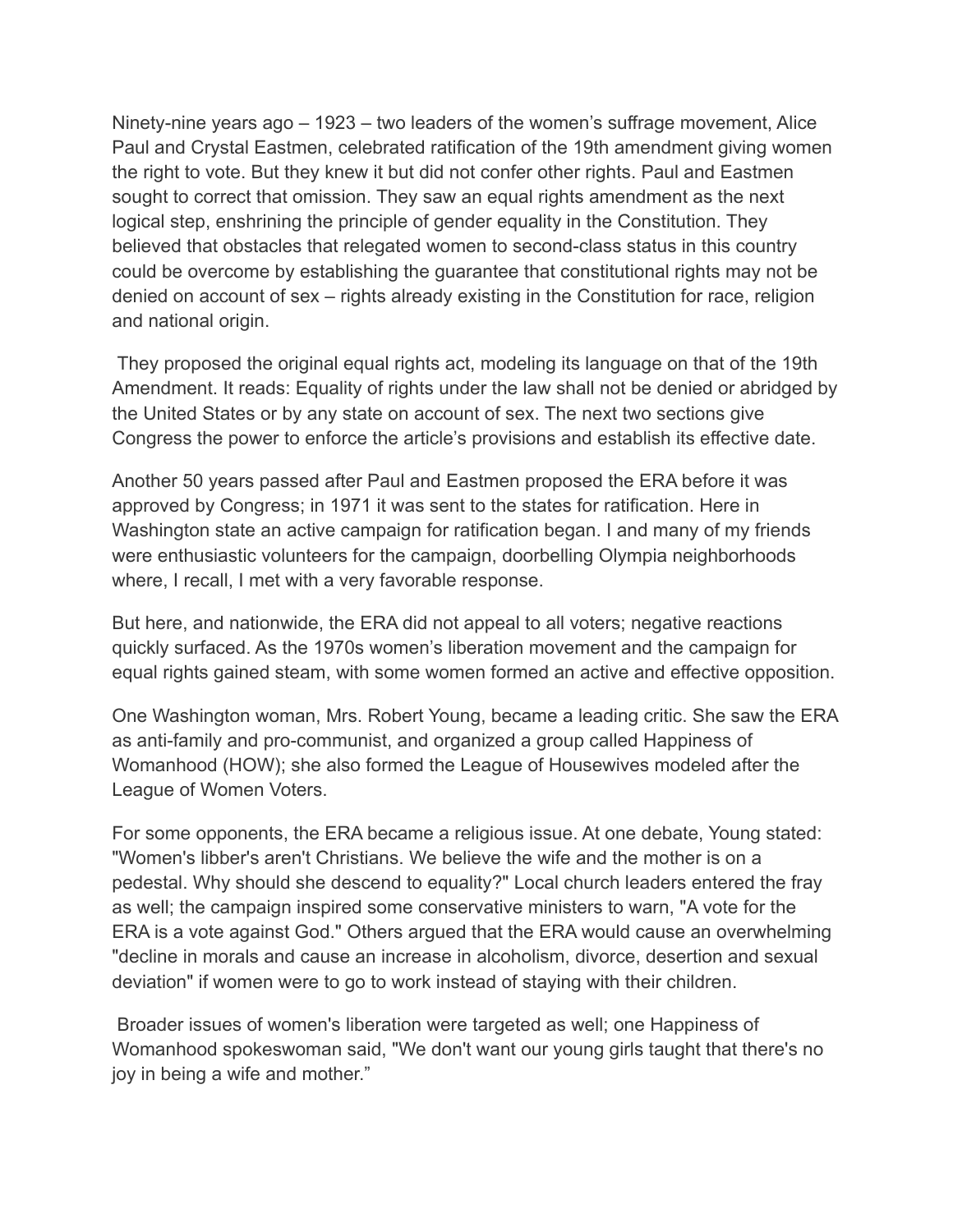Other arguments against the ERA, some designed to scare voters, sound familiar to us today as rhetoric used to oppose other liberation movements. Opponents claimed the amendment would legalize same-sex marriage and eliminate gendered restrooms. They stressed that elimination of gender specific laws would harm women, claiming that mothers would lose custody of their children and protective labor legislation.

The fear that the ERA would make women eligible for the draft incited the most voter opposition. The spectre of daughters going off to war angered many women who feared female draftees would be sharing restrooms and living quarters with men.

For ERA supporters, the draft was a tricky issue. Many liberal supporters called for the abolition of the draft itself and linked their efforts to the very vocal antiwar movement of the day. One ERA supporter said, "it would seem more prudent [to] spend more time and energy working to abolish the draft altogether than working to deprive one half of humanity of its equal rights." Other ERA advocates lobbied for equality within the military itself and for a woman's right to enlist and fight if she wished. Despite fears of female draftees and all-gender restrooms, the resolution approving the ERA in Washington state passed.

In response to conservative religious voices, the Unitarian Universalist Association's 1977 General Assembly adopted a resolution calling upon its members to work for ERA ratification through advocacy in state legislatures and by "minimizing economic participation in non-ratified states."

The UUA's resolution emphasized that the United States is increasingly out of step by not guaranteeing gender equality in its Constitution, something that at least 168 countries and 26 states – including Washington – had done.

Despite the efforts of supporters, ERA ratification energy lagged in the early 1980s. Since the required 38 states had not ratified the ERA, the general feeling in the country, even among supporters, was that the ERA had died.

But to paraphrase Mark Twain, "Reports of its death have been greatly exaggerated."

A contributing factor to its resuscitation is the increase in racial and gender diversity in state legislatures. Renewed efforts to ratify the Equal Rights Amendment began brewing, led by a new generation of predominantly Black women, women of color, and LGBTQ+ people who are among state legislators who believe a constitutional amendment is still needed to address inequities in areas like compensation, child care access, pregnancy protections, and domestic and sexual violence. Yes, gender protections have been expanded by court rulings, but many believe there are still gaps. As Jesse Wegman said in that NY Times editorial, "Only a constitutional amendment is